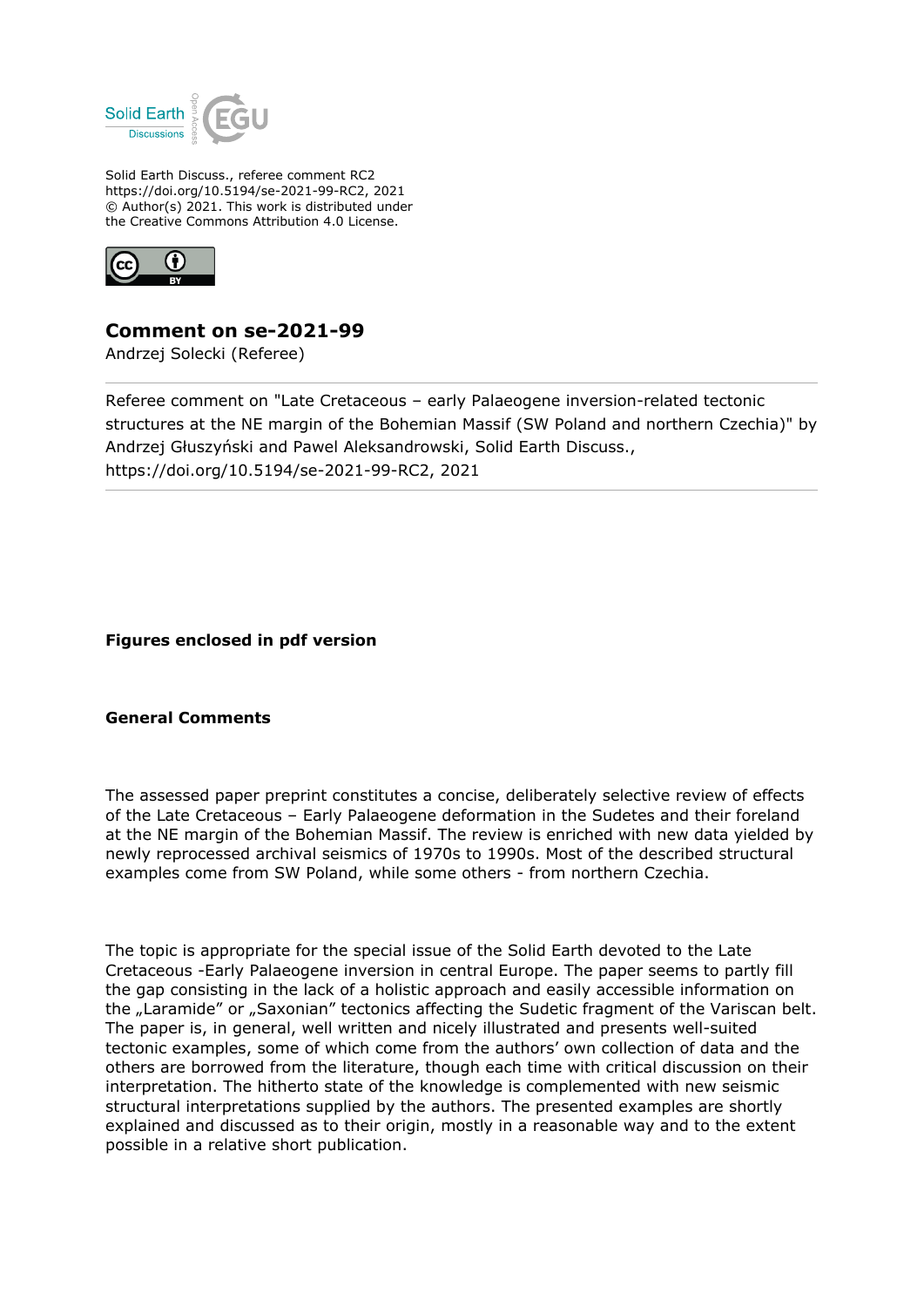The work of the past generations of geologists on the post-Variscan deformation structures in the Sudetes is rather decently acknowledged, in the right proportion to the modest size of the paper. Some completion in this respect seems, nevertheless, to be adviced, which has been indicated on the text below. Similarly, the paper would benefit from being completed with information on such interesting tectonic structures as the Late Cretaceous deformation bands that were described from the area of interest of the paper.

# **Specific Comments**

Taking into account the abundance of published works, it was nearly impossible for the authors to avoid some simplifications and omissions. In this respect, I would like to point out four issues.

The first is the existence of a Triassic-Upper Cretaceous stratigraphic gap . The deposition of Late Cretaceous sandstones on substratum of various age caused long-term discussion on the Cimmerian phase of deformation. The most far-fetched interpretation was expressed by Beyer (1934), assuming the existence of the Cimmerian basemen folds transverse to the present North-Sudetic synclinorium structure.

The second issue is the possible role of salt tectonics especially in the north-eastern margin of the Sudetes in the transition zone to the Fore-Sudetic Homocline described by Markiewicz and Becker (2009). The presence of casts after halite crystals in the Zechstein deposits in the southernmost part of the North-Sudetic Synclinorium (Wle $\mathbb{A}\square$  Graben) described by Kowalski et al. (2019) indicates that not only anhydrite (mined in the central part of the North Sudetic Synclinorium) but also rock salt may influence its deformation. One should take into account that according to Kley (2013) both extensional and contractional Saxonian" structures are often strongly modified by salt movement

The third is description of historical concepts of North Sudetic synclinorium development. In lines 193-196 authors point out "the necessity for reinterpretation of the hitherto widely held concept of the internal structure for the North-Sudetic Synclinorium, assuming the dominance of high-angle block tectonics. In a new concept, the significance of low-angle thrust faults, of compressional down-warping of the top basement surface, and of the welldeveloped detachment folding pattern should be taken into account."

It would be nice to mention, that the author's new concept confirms ideas of Solecki (1986, 1994) who contradicted the then dominant views and wrote in his 1994 paper at page 37:

"Deformation process of the North Sudetic Synclinorium was connected with reactivation of ancient faults which have been at least active in Permian (northern fault of  $\text{A}$ Dwierzawa Graben) or Triassic-Cretaceous times (Jerzmanice Fault) … In the pre-Cenomanian times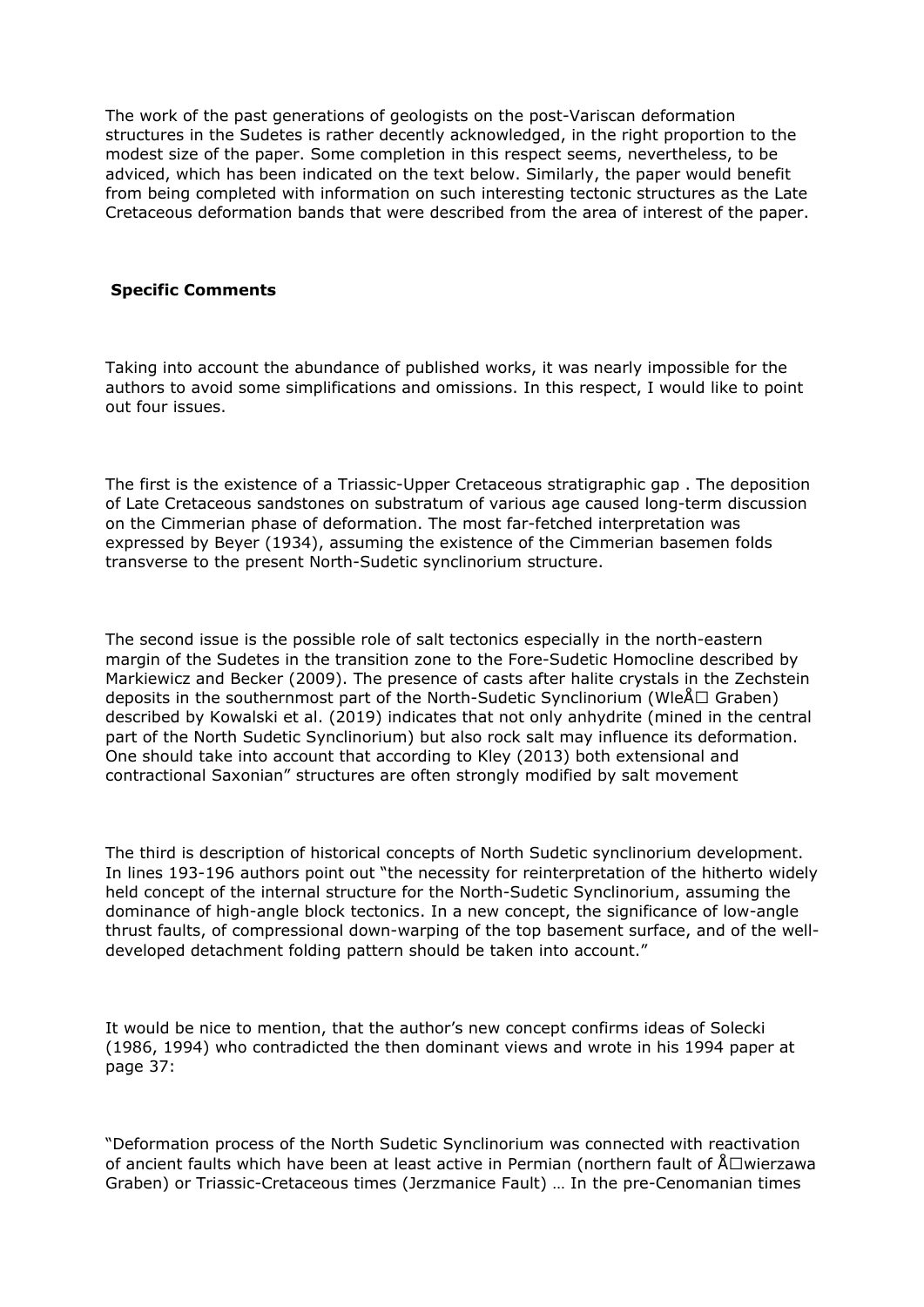the northern limb was the downthrown one, while during Laramian phase …was ovethrusted on the Cretaceous strata. These facts support J.A. Jackson (1980) model where the basin develops due to extension of the listric faults of basement and next due to basement compression the sedimentary cover is deformed in Saxonian style. As a result the North Sudetic Synclinorium may be described as an inverted basin (P.A. Ziegler 1987 and references contained therein)".

In my opinion, the discussion section suggested by Kley (https://doi.org/10.5194/se-2021-99-RC1), in his recent comments to the reviewed paper by  $G\Lambda\Box$ uszy $\Lambda\Box$ ski and Aleksandrowski, would be a good solution to tackle the four issues mentioned above.

The forth problem is the paragraph on joints in the reviewed paper, which I, in contrast to Kley, appreciate. It is true as claimed byKley, (https://doi.org/10.5194/se-2021-99-RC1) that the authors rely entirely on matching orientations but in my his opinion this approach does not seem to be mechanically problematic. Although "joints are opening-mode fractures that form with the smallest principal [effective] stress being tensile", one should remember that the opening is but the last phase formation of joints, which takes place during decompression of a rock massif. The orientation of joints is determined by the evolutionary history of a given rock, that often includes accumulation of residual stresses (cf. Price 1959,1966) and/or preferentially oriented chains of microcracks developed well before the decompression, during earlier compressional phases. Therefore, the Polish traditional mining term "cios" (Eng. blow, stroke) used for the joints rightly emphasizes a tendency of apparently intact rock to break and form fractures in regular way when hit, thus reflecting the presence of a hidden mechanical anisotropy acquired by the rock under (usually horizontal) compression during the initiation of a joint network, as opposed to their opening during the late phase of decompression (usually related to regional uplift).

The rose diagrams in the paper's figure 20, derived from Fig. 9 of Solecki (2011) (see Fig.1 below) are welcomed. Their more detailed description and interpretation supporting their Late Cretaceous-Paleogene age can be found in Solecki (2011, in Polish), whereas the English description can be found in Solecki's (1994) paper.

Fig. 1. Strikes of joints (all), derived from Fig. 9 Solecki ( 2011).

P1–T2 – Permo–Triassic strata orientation; K2 – Cretaceous strata orientation; WG – WleÅ $\Box$  Graben; SG – Å $\Box$ wierzawa Graben; LS – Leszczyna Syncline; BS – BolesÅ $\Box$ awiec Syncline; TB – Tertiary basalts; PV – Permian volcanites; Pz – epimetamorphic basement; P1 – Rotliegend sediments; P2 – Zechstein sediments; T1 – Buntsandstein sediments; T2– Roet and Muschelkalk sediments; Cr2 – Late Cretaceous sediments.

More details of joints running transverse to the folds are visible in rose diagram Fig. 10 of Solecki (2011), where only vertical joints were included, (see Fig.2 below).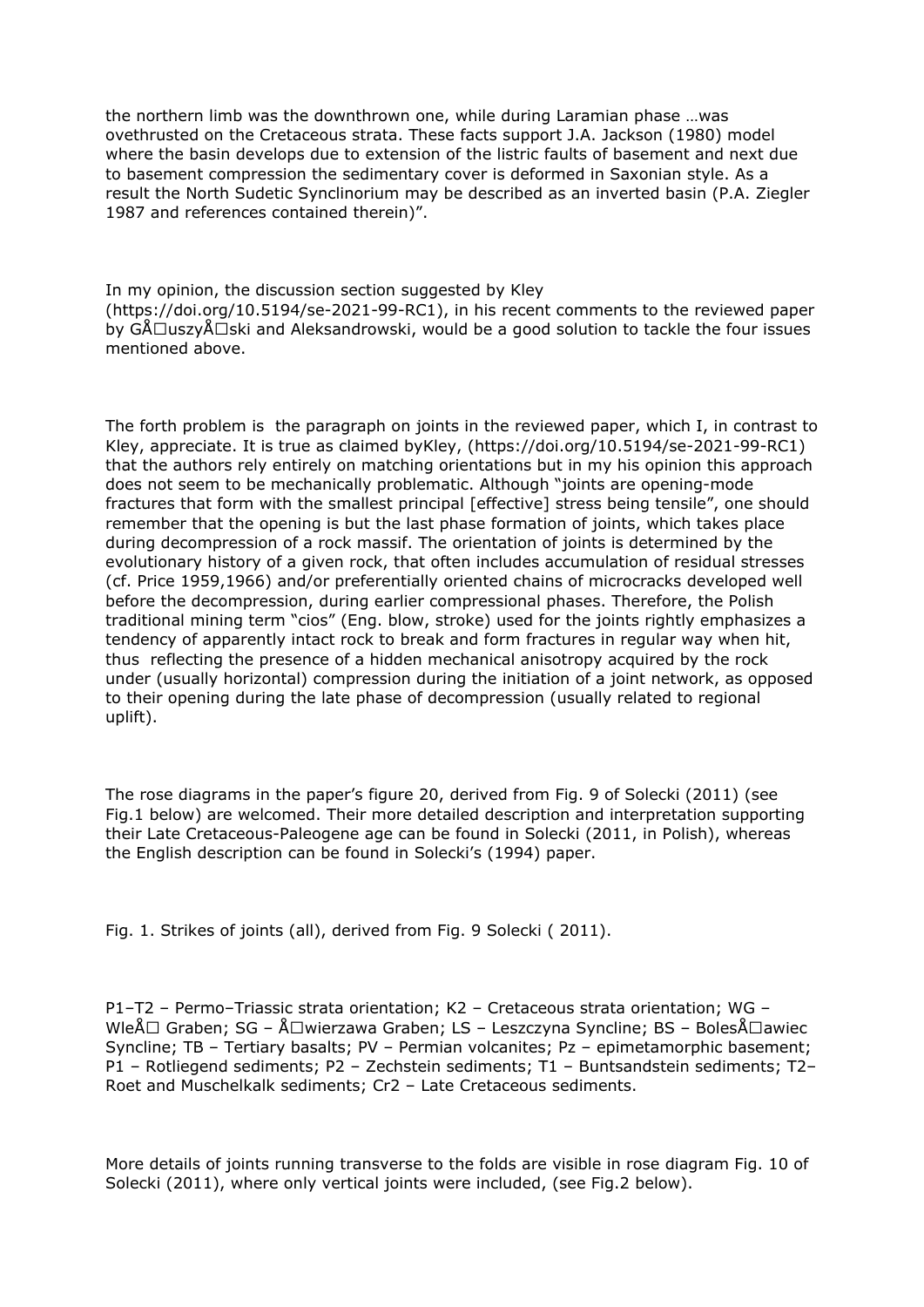Fig. 2. Strikes of joints (vertical only), derived from Fig. 10 Solecki ( 2011).

Other explanations as in Fig.1.

Fig. 3. Orientation of strata (contours of plane poles, upper hemisphere) and deformation bands (circles ,upper hemisphere); derived from Fig. 2 Solecki ( 2011).

Other explanations as in Fig.1.

It would be nice to have your paragraph about the joints completed with information about deformation bands described by Solecki (2011) (cf. Aydin 1978, Fossen et al. 2007 ).

A comparison of the cataclastic bands orientation (Fig.3) with that of the faults and strata indicates their original relationship with the main North-Sudetic synclinorium compressive deformation during the Late Cretaceous – Early Paleogene. N-S system of joints seems to be related with north-south Paleogene age compression near significant fault lines as described by Cobal (1990) from the Bohemian Cretaceous Basin.

## **Recommendation**

Irrespective of the above disputable issues and remarks, in much part addressed to the reservations expressed by the other reviewer of this paper, the paper itself deserves to be published in the Solid Earth.

#### **References**

Aydin A.: Small faults formed as deformation bands in sandstone. Pageoph., 116, 913-930, 1978.

Beyer K.: Zur kimmerischen Faltung in den Nordsudeten. Zeitschr. d. deutsch. Geol. Ges.. 86, 702-702, Berlin,1934.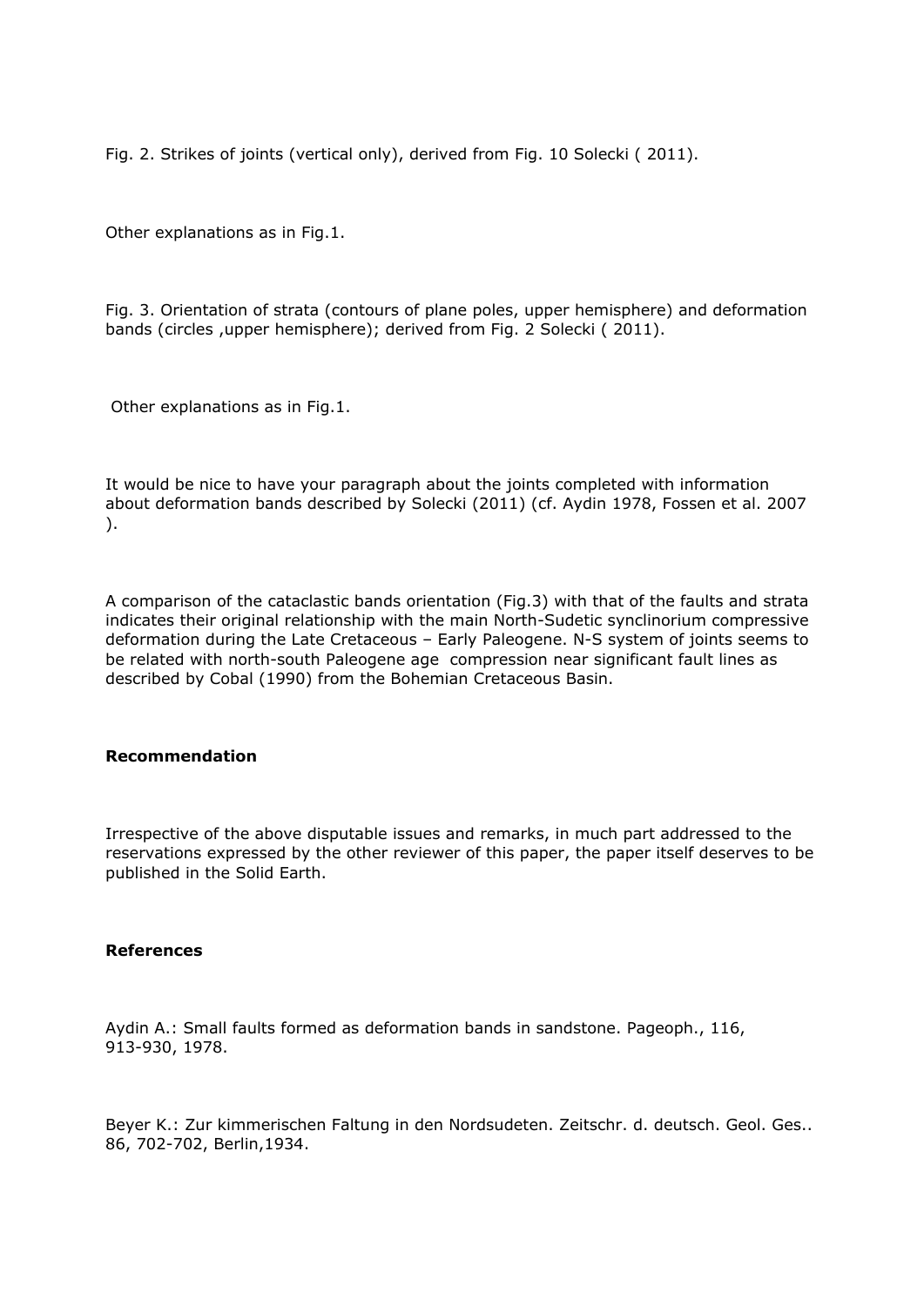Coubal M.: Compression along faults: example from the Bohemian Cretaceous Basin Mineralia slovaca (1990), 139-1444, 1999. Centrum24.pl/centrum24-web/multi/dashboard

Fossen H., Schultz R.A., Shipton Z.K. and Mair K.: Deformation bands in sandstone: a review. Journal of the Geological Society, London, Vol. 164, pp. 755–769, 2007.

Jackson J.: Reactivation of basement faults and crustal shortening in orogenic belts. Nature 283, 343–346, 1980. https://doi.org/10.1038/283343a0

Kley J.2013 , "Saxonian tectonics" in the 21st century. Zeitschrift der Deutschen Gesellschaft für Geowissenschaften Band 164 Heft 2 (2013), p. 295 - 311published: Jun 1, 2013

Kowalski A., Durkowski K. and Raczy $\Lambda\Box$ ski P.: Zechstein marine deposits in the Wle $\Lambda\Box$ Graben (North Sudetic Synclinorium, SW Poland)– new insights into the palaeogeography of the southern part of the Polish Zechstein Basin. Annales Societatis Geologorum Poloniae (2018), vol. 88: 321–339,2018.

Markiewicz A. and Becker R.: The original extent of the Oldest Halite (Na1) in the southern part of the Fore-Sudetic Monocline (SW Poland) GEOLOGIA 2009 Tom 35 Zeszyt 3 327–348,2009.

Price N.J.: Mechanics of Jointing in Rocks. Geological Magazine , Volume 96 , Issue 2 , April 1959 , pp. 149 – 167, 1959 DOI: https://doi.org/10.1017/S0016756800060040

Price N.J.: Fault and joint development in brittle and semibrittle rocks. Pergamon Press, Oxford-London. 176 pp, 1966.

Solecki A.T.: Tektonika dysjunktywna i jej wp $\&\Box$ yw na warunki wystepowania kopalin w synklinorium pólnocnosudeckim, PhD thesis, University of Wroc $\Delta \Box$ aw, 1-152 (in Polish), 1986.

Solecki, A.: Tectonics of the North Sudetic Synclinorium, Acta Universitatis WratisIaviensis No 1618, Prace Geologiczno-Mineralogiczne, 45, 1-60, University of Wroclaw, 1994.